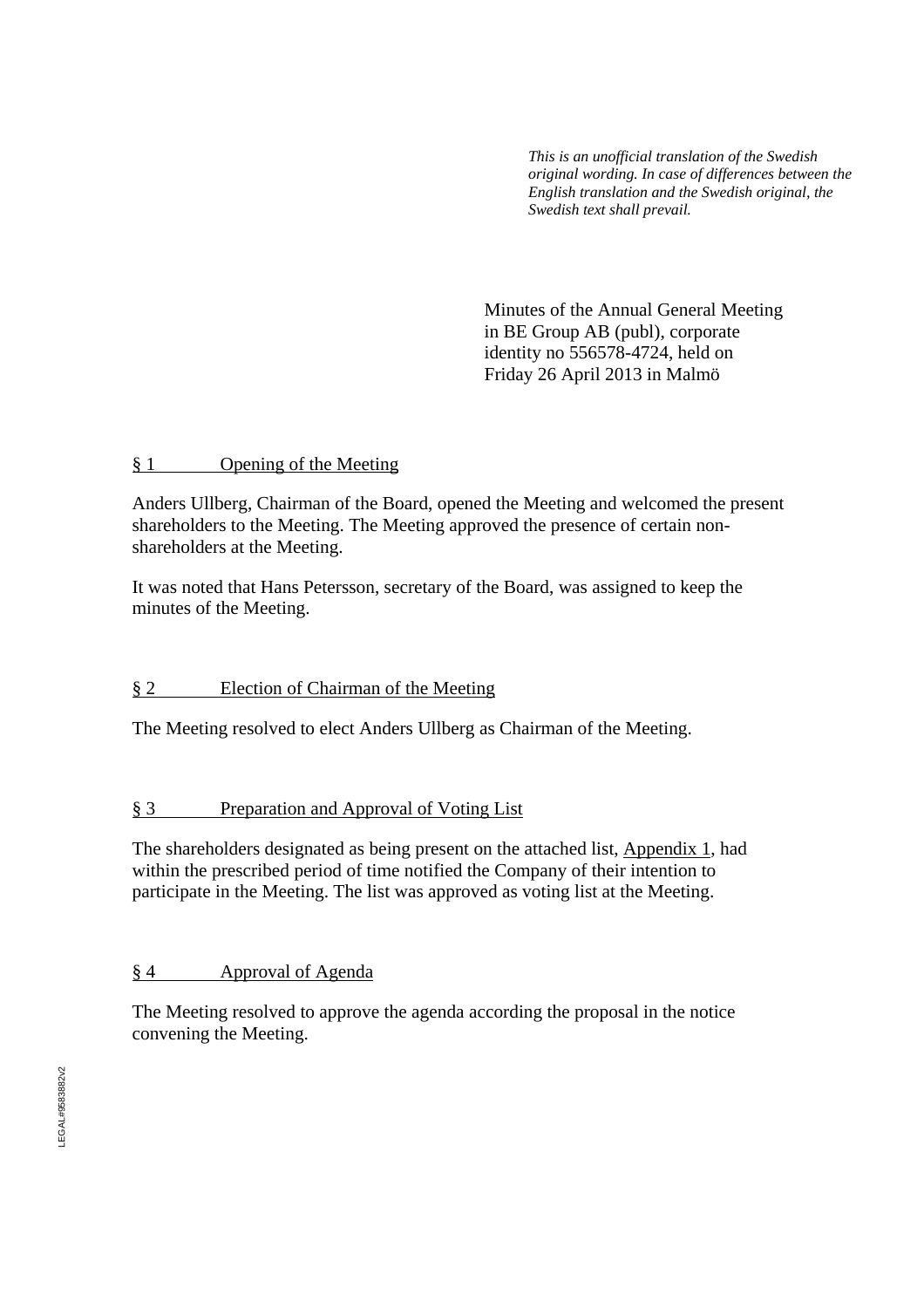## § 5 Election of Two Persons to Approve the Minutes

Fredrik Ahlin, representing IF Skadeförsäkring AB, and Jan Andersson, representing Swedbank Robur Fonder, were appointed to approve the minutes together with the Chairman.

## § 6 Determination of Compliance with the Rules of Convocation

It was informed that a notice convening the Meeting had been inserted in Post- och Inrikes Tidningar (*the "Swedish Official Gazette"*) and published on the Company's website on 27 March 2013 and that advertisements regarding the convening notice had been inserted in Svenska Dagbladet and Sydsvenska Dagbladet on the same date. The Meeting was declared to be duly convened.

§ 7 Presentation of a) the Annual Report and the Auditor's Report and the Consolidated Financial Statements and the Group Auditor's Report, b) the Board of Directors' proposal for disposition of the Company's result, c) statement by the Auditor whether applicable guidelines for remuneration to senior executives has been complied with and d) the Board of Directors' proposals according to items 15-17 on the agenda

It was informed that the annual report of the Company and the group, together with the balance sheet and the income statement for the financial year 2012 and the Board of Directors' proposal for disposition of the Company's result, had been available to the shareholders at the Company and on the Company's website since 26 March 2013, had been distributed to all shareholders on request and was also available at the Meeting.

Further, it was informed that the statement by the Auditor on the compliance with the applicable guidelines for remuneration to senior executives and the Board of Directors' complete proposals according to items 15-17 on the agenda had been available at the Company and on the Company's website since 5 April 2013 and distributed to all shareholders on request and that said documents had also been distributed at today's Meeting. As regards the proposals of the Board of Directors according to items 15-17 on the agenda, it was noted that the main contents of these proposals had been presented also in the notice convening the Meeting.

The Meeting resolved that all documents according to item 7 on the agenda had been duly presented at the Meeting.

Eva Melzig Henriksson, authorised public accountant, reported on the work of the auditors and presented the Auditor's Report and the Group Auditor's Report for the financial year 2012.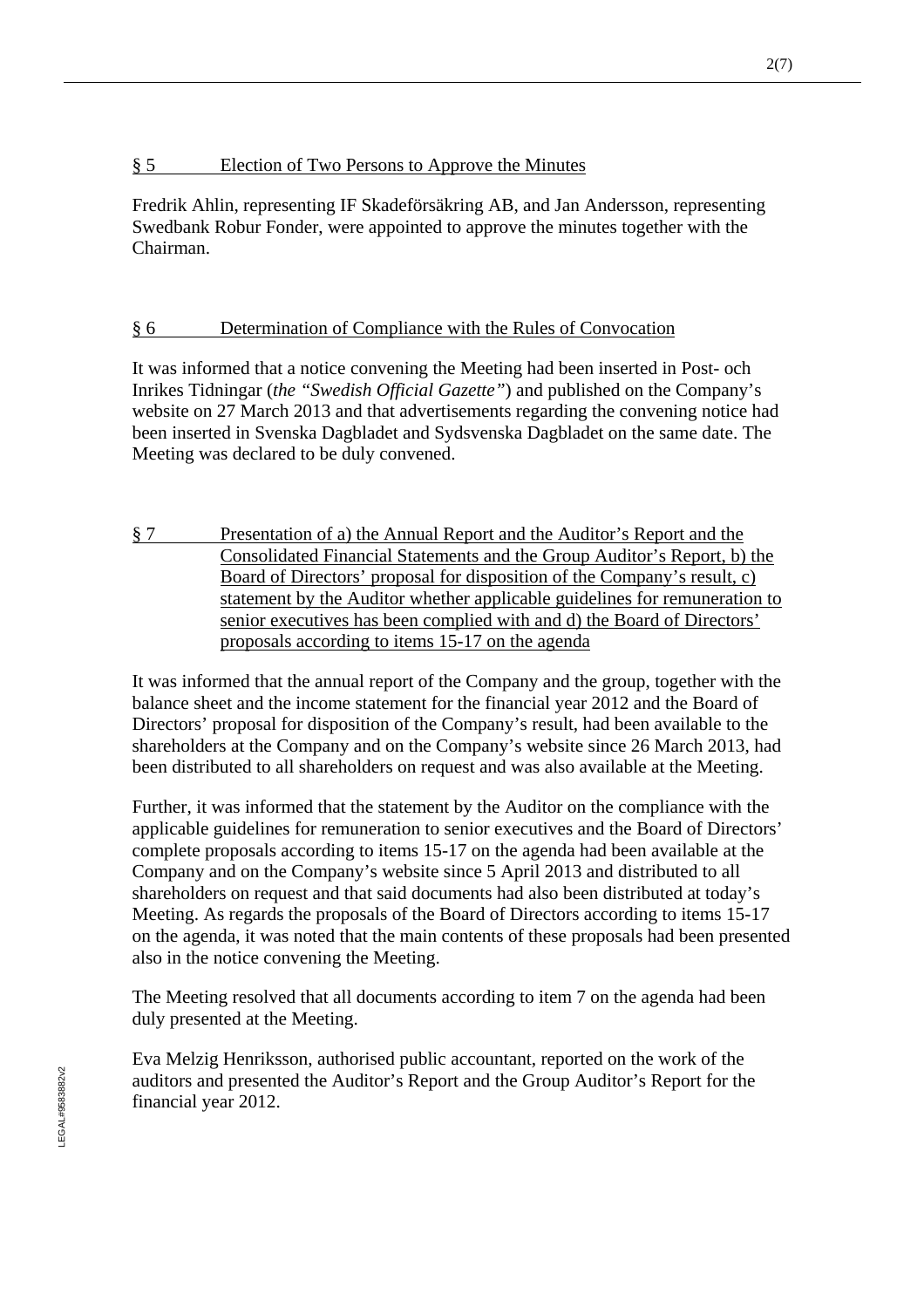#### § 8 Report on the Work of the Board of Directors and the Committees

The Chairman reported on the work of the Board of Directors and the Remuneration Committee during the financial year 2012.

Lars Olof Nilsson, Chairman of the Audit Committee, reported on the work of the Audit Committee during the financial year 2012.

#### § 9 The President's Report

The President of the Company, Kimmo Väkiparta, presented a report on the financial year 2012.

## § 10 a Resolution on the Adoption of the Statement of Income and the Balance Sheet and the Consolidated Statement of Income and Consolidated Balance Sheet

The Meeting resolved to adopt the presented statement of income and the balance sheet and the consolidated statement of income and consolidated balance sheet, all as per 31 December 2012.

#### § 10 b Resolution on the Appropriation of the Company's Results according to the adopted Balance Sheet

The Meeting was informed that the Board of Directors' complete proposal for the appropriation of the Company's result is presented in the annual report and the Chairman accounted for the background to the proposal of the Board of Directors. The Meeting resolved that the funds at the disposal of the Meeting, i.e.

| retained earnings | SEK 679,753,294  |
|-------------------|------------------|
| loss for the year | SEK -214,370,335 |
| Total             | SEK 465,382,959  |

according to the proposal of the Board of Directors, should be disposed of as follows:

| to carry forward | SEK 465,382,959 |
|------------------|-----------------|
| Total            | SEK 465,382,959 |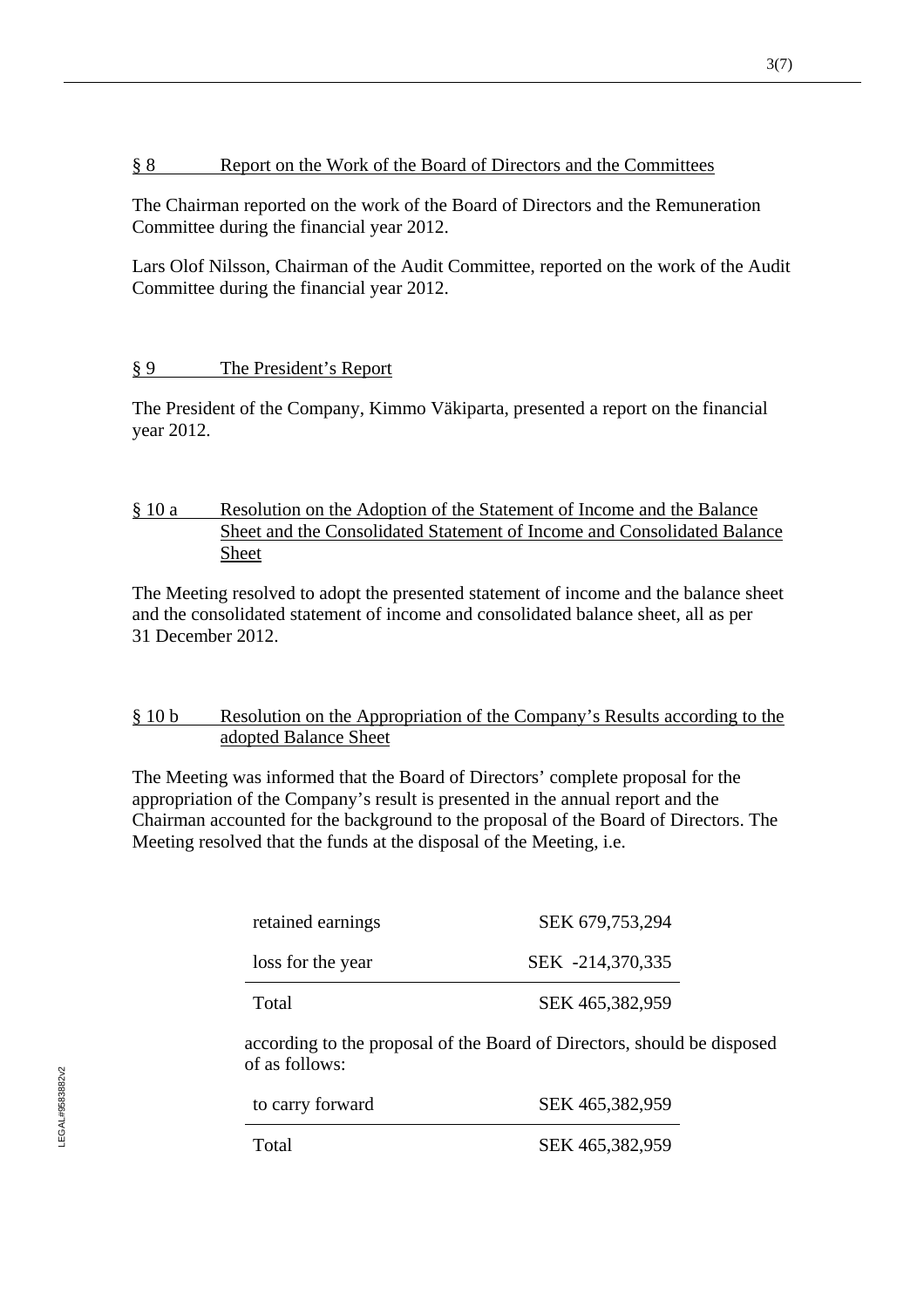It was further resolved that no dividend is to be distributed for the financial year 2012.

## § 10 c Resolution on Discharge from Liability of the Board of Directors and the President

The Meeting resolved that the Board of Directors and the President should be discharged from liability for the financial year 2012. It was further noted that the members of the Board of Directors and the President did not participate in the decision regarding their discharge from liability and that the resolution regarding discharge from liability for the President regards Roger Johansson for the period until and including 30 October 2012 and Kimmo Väkiparta for the period thereafter.

## §11 Establishment of the Number of Members of the Board of Directors

Bengt Stillström, Chairman of the Nomination Committee, presented the work of the Nomination Committee ahead of the Annual General Meeting 2013, as well as the background to the Committee's proposals for the number of Board members.

The Meeting resolved, in accordance with the proposal of the Nomination Committee, that the number of Board members shall be six, with no deputy members.

# §12 Establishment of Fees to the Board Members and the Auditor

Bengt Stillström presented the Nomination Committee's proposal for fees to the Board members and the Auditor.

The Meeting resolved in accordance with the proposal of the Nomination Committee that the fees to the Board members shall amount to a total of SEK 1,470,000 of which SEK 420,000 to the Chairman and SEK 210,000 to each of the other members elected at a Meeting and not employed by the Company. For committee work it was resolved that a remuneration of SEK 70,000 (unchanged) shall be paid to the Chairman of the Audit Committee and SEK 40,000 (unchanged) shall be paid to each of the other members of the Audit Committee and that no remuneration (unchanged) shall be paid for work in the Remuneration Committee.

The Meeting resolved, in accordance with the proposal of the Nomination Committee, that fee to the Auditor shall be paid as per approved invoice.

In accordance with the proposal of the Board of Directors, the Meeting resolved that a Board member, where appropriate, shall be able to invoice the board fee by a limited liability company wholly-owned by the Board member.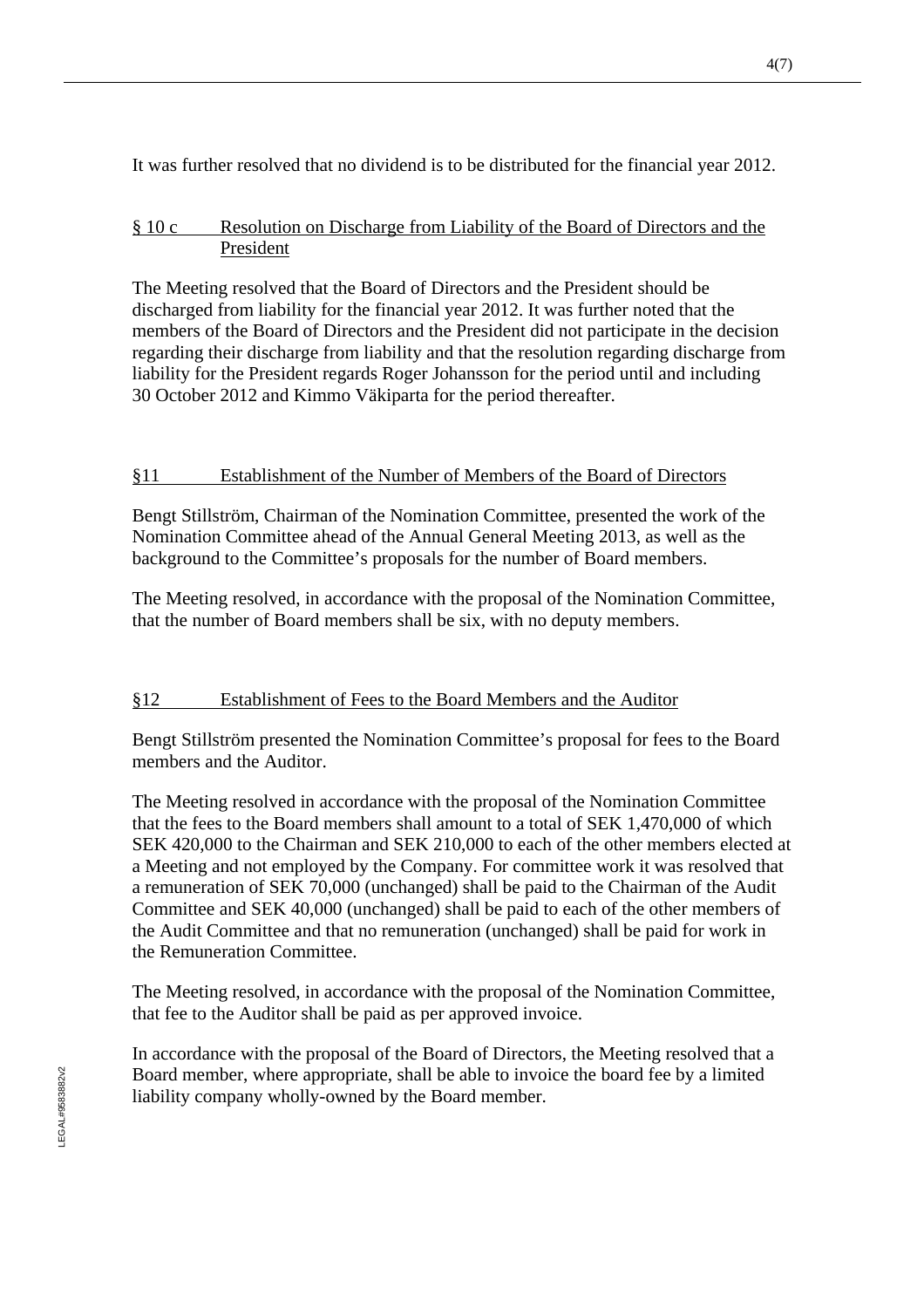## §13 Election of Board Members

Bengt Stillström, presented the Nomination Committee's proposal for Board members for the period up to and including the next Annual General Meeting, entailing reelection of the Board members Anders Ullberg, also proposed for re-election as Chairman of the Board, Roger Bergqvist, Marita Jaatinen, Lars Olof Nilsson and Petter Stillström and new election of Jörgen Zahlin. It was informed that Cecilia Edström had declined re-election.

It was noted that that the proposed Board members' assignments in other companies had been duly presented at the Meeting.

Jörgen Zahlin presented himself.

The Meeting resolved to elect members and Chairman of the Board of Directors in accordance with the proposal of the Nomination Committee.

It was noted that the employee organizations had informed that Thomas Berg and Kerry Johansson will remain as Board members.

#### § 14 Election of Auditor

Bengt Stillström presented the Nomination Committee's proposal for Auditor for the coming term of office.

The Meeting resolved, for the period up to and including the next Annual General Meeting, to re-elect the accounting company KPMG AB as the Company's Auditor. It was noted that KPMG had informed the Company that the authorised public accountant Eva Melzig Henriksson will continue as auditor in charge.

#### § 15 Resolution on Guidelines for Remuneration to Senior Executives

The Chairman accounted for the main contents of the Board of Directors' proposal on guidelines for remuneration to senior executives in accordance with Appendix 2.

The Meeting resolved in accordance with the proposal of the Board of Directors.

### § 16 Resolution on the Authorisation of the Board of Directors to Decide on Transfer of the Company's Own Shares in view of Share Savings Scheme 2011

The Chairman accounted for the main contents of the Board of Directors' proposal for authorisation of the Board of Directors to decide on transfer of the Company's own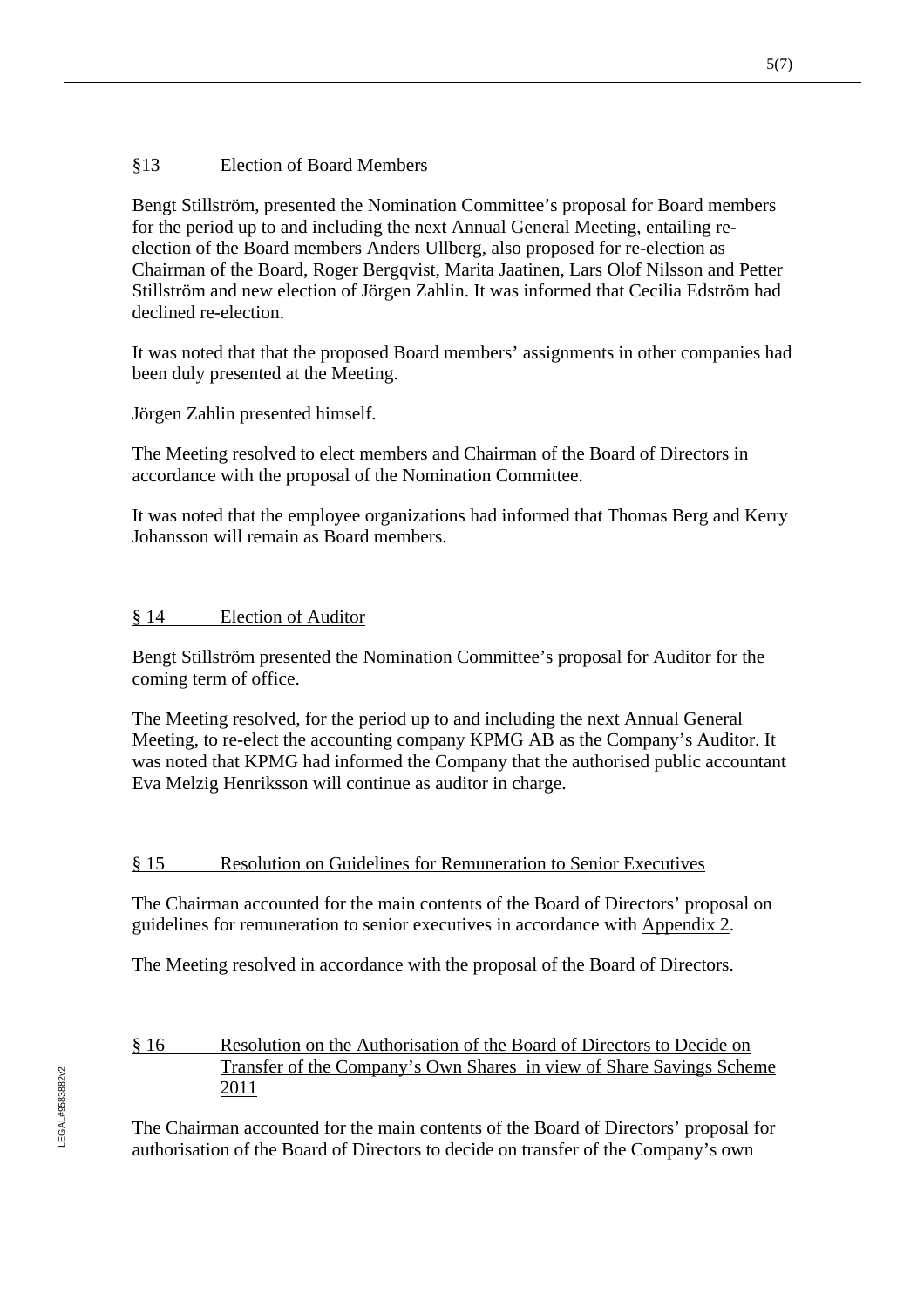shares according to the decisions on Share Savings Scheme 2011 in accordance with Appendix 3.

The Meeting resolved unanimously in accordance with the proposal of the Board of Directors.

## § 17 Resolution on Authorisation of the Board of Directors to Decide on Transfer of the Company's Own Shares

The Chairman accounted for the main contents of the Board of Directors' proposal for authorisation of the Board of Directors to decide on transfer of the Company's own shares in connection with minor company acquisitions in accordance with Appendix 4, and it was thereby noted that the largest number of shares which may be transferred amounts to approximately 540,000 shares.

The Meeting resolved, unanimously, in accordance with the proposal of the Board of Directors.

#### § 18 Closing of the Meeting

The shareholders were given the opportunity to ask questions.

The Chairman then closed the Meeting.

Nothing further was considered.

As above:

 $\frac{1}{2}$  , and the set of the set of the set of the set of the set of the set of the set of the set of the set of the set of the set of the set of the set of the set of the set of the set of the set of the set of the set

Hans Petersson

Approved:

Anders Ullberg

\_\_\_\_\_\_\_\_\_\_\_\_\_\_\_\_\_\_\_\_\_\_\_\_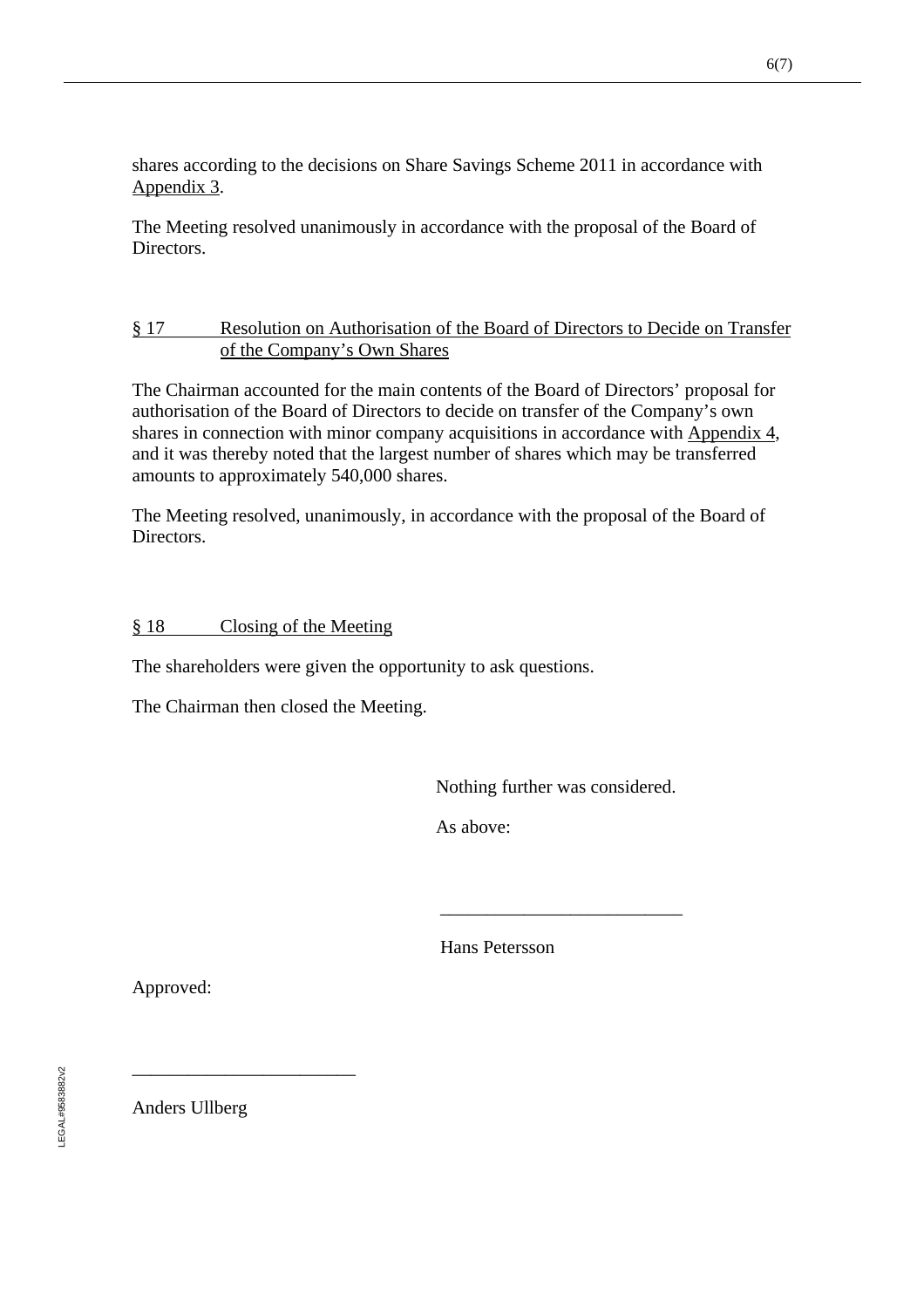Fredrik Ahlin

\_\_\_\_\_\_\_\_\_\_\_\_\_\_\_\_\_\_\_\_\_\_\_\_\_

\_\_\_\_\_\_\_\_\_\_\_\_\_\_\_\_\_\_\_\_\_\_\_\_\_

Jan Andersson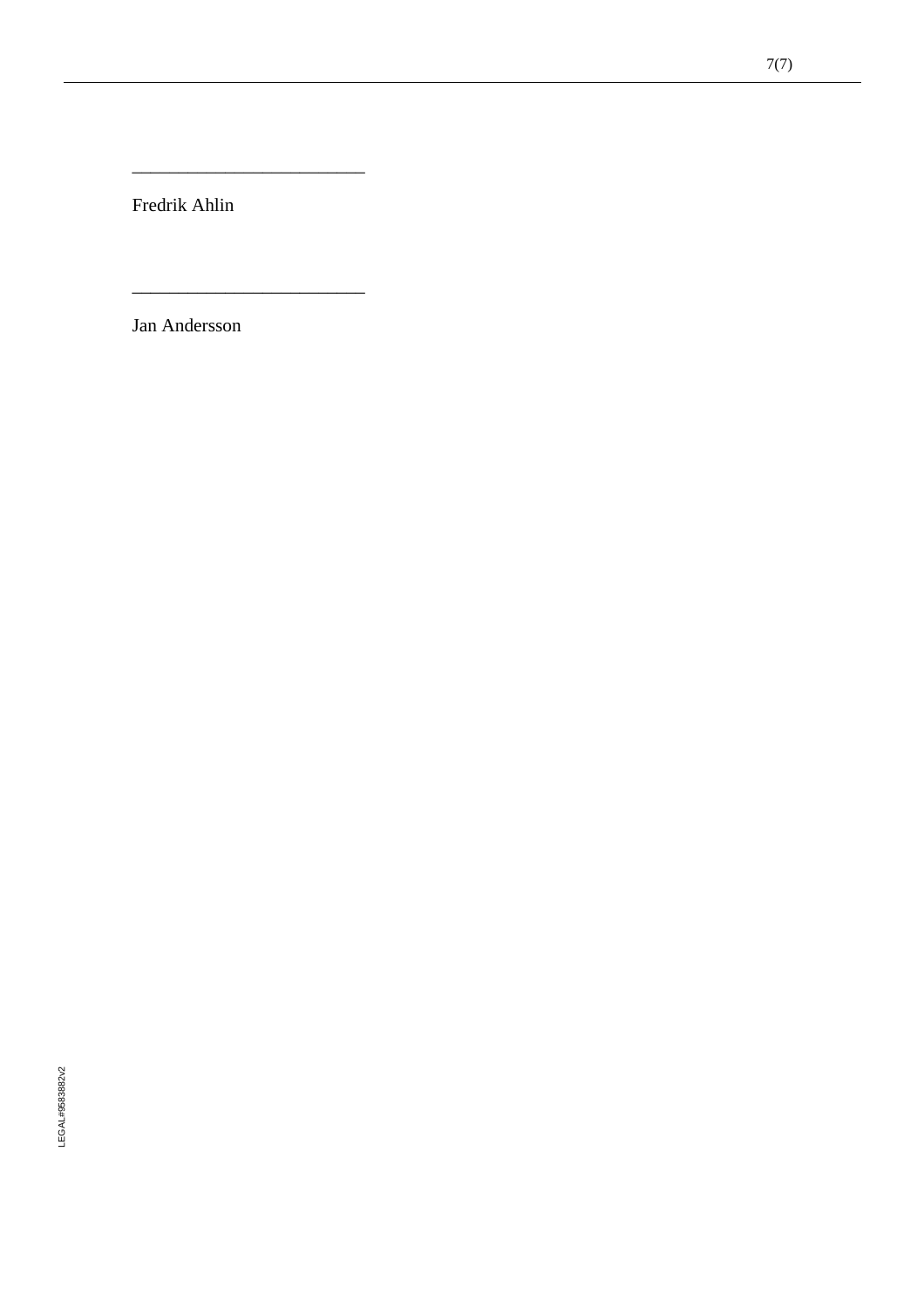$App.2$ 

#### THE BOARD OF DIRECTORS' OF BE GROUP AB PROPOSAL FOR **GUIDELINES FOR REMUNERATION TO SENIOR EXECUTIVES**

The Board of Directors of BE Group AB (publ) proposes the Annual General Meeting 2013 to resolve on the following guidelines for remuneration to senior executives.

#### Scope of the guidelines etc. 1.

These guidelines cover the remuneration and other terms of employment for individuals who are part of the group management during the validity of the guidelines. The guidelines shall apply to agreements entered into after the adoption by the Annual General Meeting and to changes made in existing agreements after this date.

#### $\overline{2}$ . Basic principles and remuneration elements

The remuneration to senior executives shall consist of a fixed salary, bonus, pension and other benefits. The total remuneration rate shall be in accordance with market conditions and be revised annually.

#### **Fixed remuneration**

The fixed remuneration for senior executives of BE Group shall be individual and differentiated with regard to the responsibility and achievements of the individual and shall be set annually.

#### Variable remuneration

Variable remuneration shall be related to the fulfilment of annual predetermined well defined targets. Bonus shall be limited to a pre-determined maximum amount. The senior executives' bonus shall amount to a maximum of 50 percent of the fixed remuneration.

The company's costs for the variable remuneration to senior executives amount to a maximum of SEK 4.2 million in 2013.

#### **Pension**

Pension payments shall be fee based and shall correspond to a maximum of 35 percent of the fixed annual salary plus a maximum of 20 percent of the average bonus during the past three years.

Senior executives having their residence outside Sweden will be offered pension plans that are competitive in the country of residence.

#### **Terms of notice**

Upon notice by BE Group, a maximum aggregate notice period and right to severance pay corresponding to 18 months' fixed salary shall apply and, where applicable, the severance pay shall be reduced by such income that the senior executive may earn from other employment or from other business. Upon notice given by a senior executive, the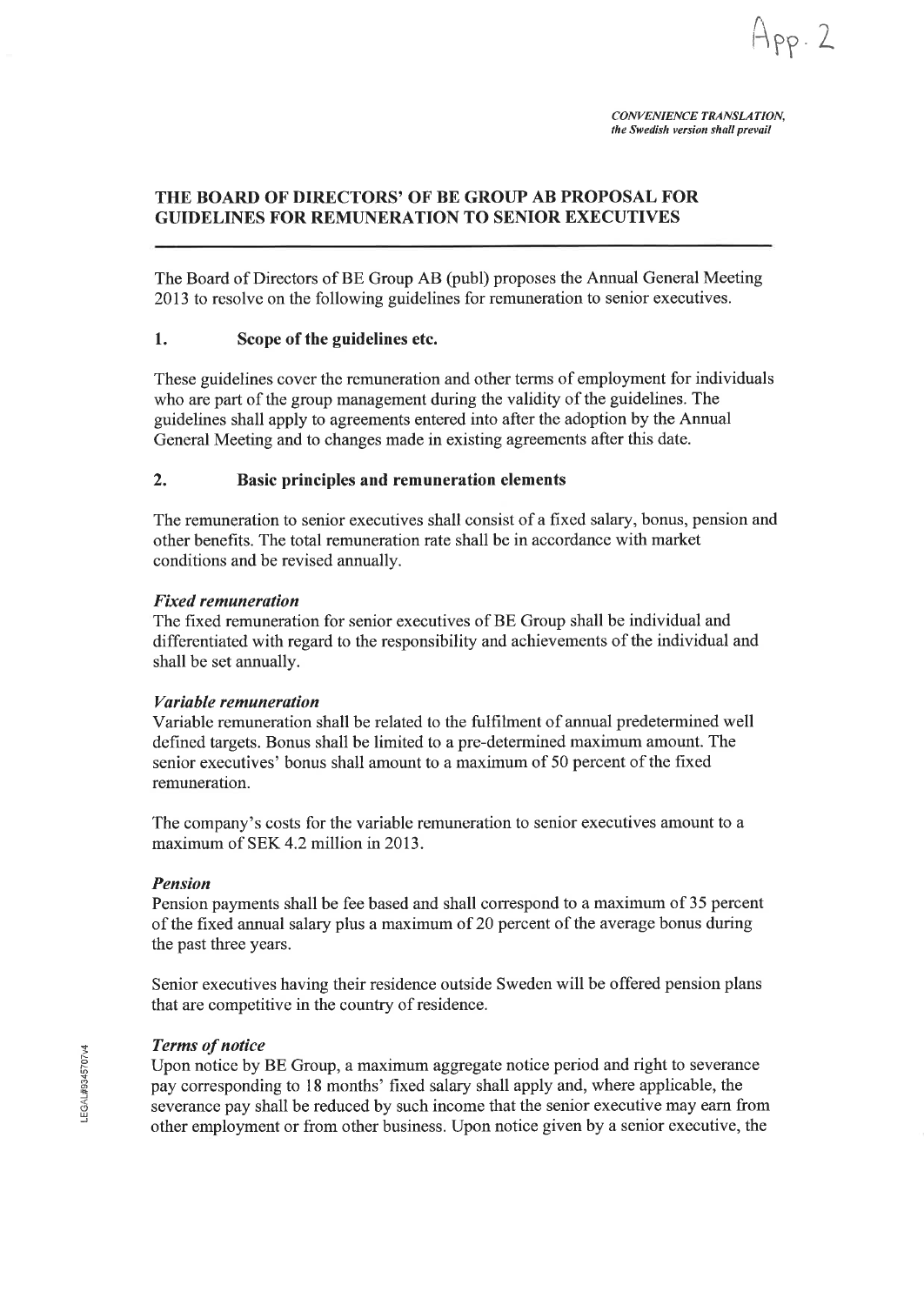notice period shall amount to a maximum of 6 months without any right to severance pay.

#### **Other benefits**

Other benefits, such as a company car and an private health insurance, may be provided to the extent this is considered customary for senior executives holding equivalent positions on the labour market where the executive is active.

#### 3. The Board of Directors' preparations and resolutions as regards remuneration and other terms of employment for senior executives

The remuneration committee, appointed within the Board of Directors, prepares matters relating to remuneration and other terms of employment for senior executives. Decisions regarding remuneration to the President and CEO are made by the Board of Directors in its entirety. In respect of other senior executives, decisions on remunerations are made by the remuneration committee upon proposal from the President.

> Malmö in March 2013 THE BOARD OF DIRECTORS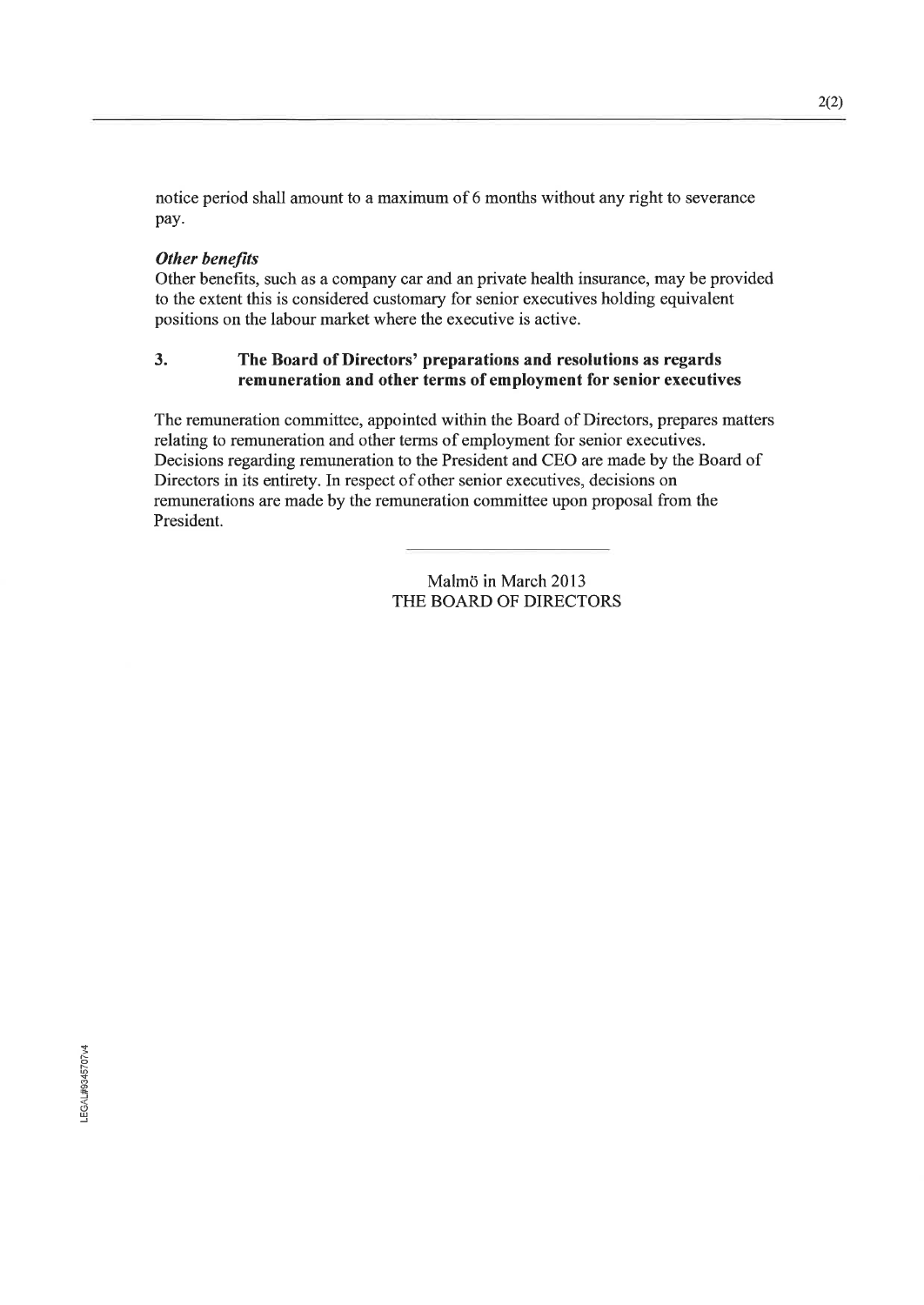**CONVENIENCE TRANSLATION.** the Swedish version shall prevail

#### PROPOSAL OF THE BOARD OF DIRECTORS OF BE GROUP AB FOR **AUTHORISATION OF THE BOARD TO RESOLVE ON TRANSFER OF THE COMPANY'S OWN SHARES WITH REGARD TO THE RESOLUTIONS ON SHARE SAVINGS SCHEME 2011**

#### **Background**

When the Annual General Meetings 2010 and 2011 resolved on the implementation of share savings schemes ("Share Savings Scheme 2010" and "Share Savings Scheme" 2011"), the Board of Directors was authorised to resolve on transfer of the company's own shares on the stock exchange, in order to hedge certain social security payments that could arise in connection with the schemes. Such an authorization is only valid until the next annual general meeting and must be renewed each year. As per 25 March 2013, 5,887 shares have been transferred on the stock exchange in cover of social security payments relating to Share Savings Scheme 2010.

#### **Proposal**

In order to hedge social security payments relating to Share Savings Scheme 2011, the Board of Directors proposes that the Annual General Meeting authorise the Board to resolve on transfer of the company's own shares in accordance with the following conditions:

- $1.$ The authorisation can be exercised on one or several occasions, though not extending past the Annual General Meeting 2014.
- 2. The number of shares required for hedging social security payments relating to Share Savings Scheme 2011, however, not exceeding 50,000 shares in BE Group, can be transferred as security, which corresponds to 0.1 percent of the total number of shares and votes in BE Group.
- $3.$ Transfer according to item 2 shall be made on NASDAQ OMX Stockholm at a price within the price interval that may be registered at any given time, i.e. the interval between the highest purchase price and the lowest sales price.

#### Voting majority

The resolution by the Annual General Meeting on the authorisation of the Board of Directors to resolve on transfer of the company's own shares is subject to the support by shareholders representing at least two-thirds of both the number of votes cast and the shares represented at the Meeting in order to be valid.

> Malmö in March 2013 THE BOARD OF DIRECTORS